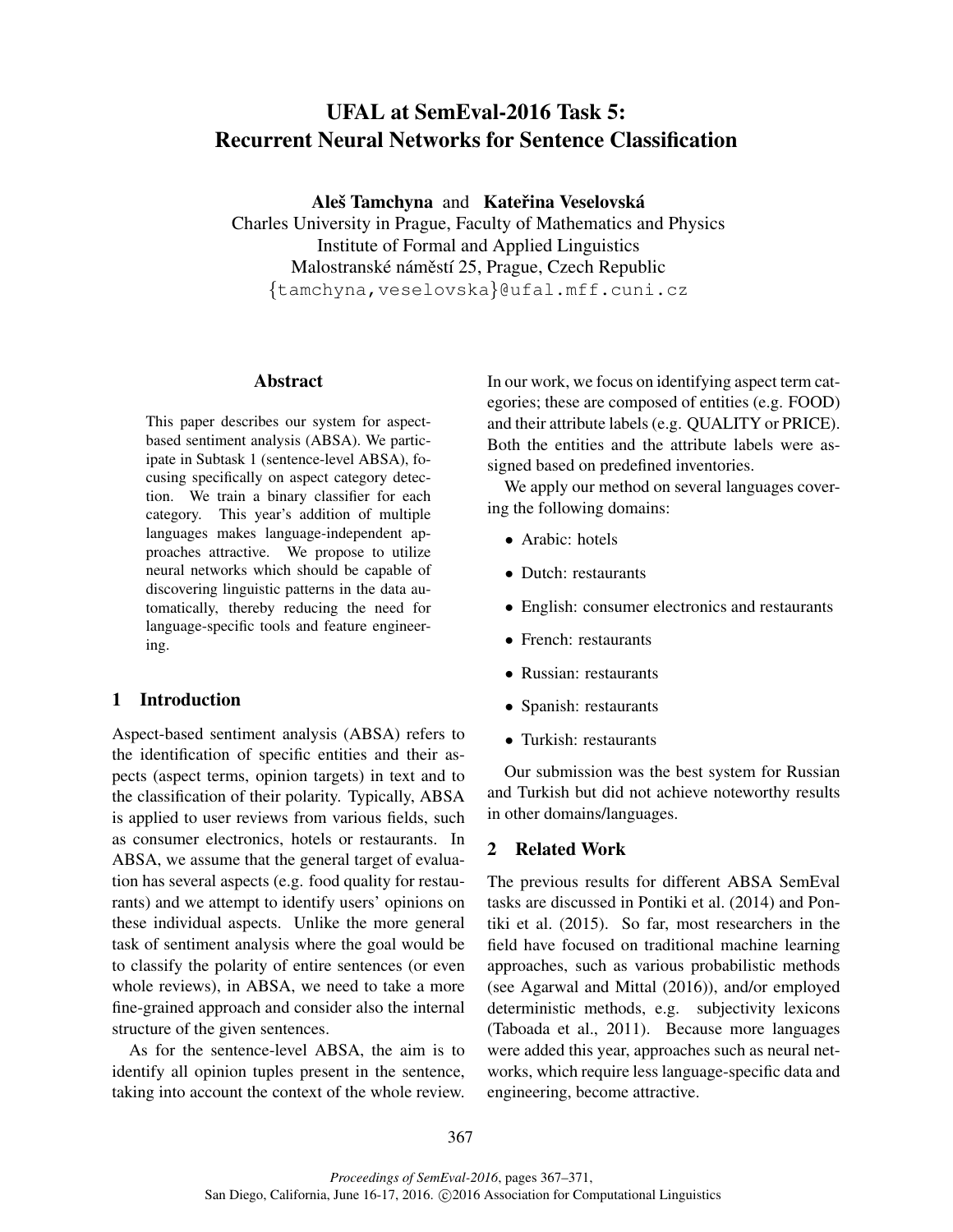Neural networks have been used for sentiment analysis. Particularly, in last year's SemEval Twitter sentiment classification task, several submissions applied convolutional networks (Toh and Su, 2015; Ebert et al., 2015). In our work, we use recurrent networks instead. Our motivation for this decision is that for aspect identification, syntactic relationships and long-distance dependencies may play a significant role and that such phenomena may be better modeled with a recurrent network. Furthermore, our recurrent network could easily be adapted to perform sequence labeling instead of sentence level classification – this would allow us to identify the exact position in the sentences where the aspect was mentioned.

## 3 System Description

Our system addresses Subtask 1 – sentence-level ABSA. Within the subtask, we focus on Slot 1, i.e. aspect category detection. For each sentence, our goal is to identify all aspect categories which are mentioned. Each category is composed of an entity E (e.g. FOOD or SERVICE) and its attribute A (e.g. QUALITY or PRICE). We do not decompose this definition and treat each category independently, effectively reducing the task to many binary classification subtasks (one for each E#A pair).

Each classifier in our system is a deep recurrent neural network with Long Short-Term memory cells (LSTM, Hochreiter and Schmidhuber (1997)). LSTMs have been designed to overcome the vanishing gradient problem present in standard recurrent neural networks. Their ability to remember information over many time steps should enable them to capture long-term dependencies in the data.

Our network encodes the input sentence word by word and at the end produces a binary classification decision based on the representation of the full sentence.

#### 3.1 Word Representations

We represent each word (token) on the input by its pre-trained word embedding (and we do not further optimize the embeddings when training the network).

For each language, we use the current dump of



Figure 1: Architecture of our network (a single binary classifier).

Wikipedia<sup>1</sup> as training data for the word embeddings. We use WikiExtractor<sup>2</sup> to extract plain text from the dump. We run a sentence splitter and we tokenize the sentences. Table 1 shows statistics of the data for each language.

| Language | Sentences (M) | Tokens (M) |
|----------|---------------|------------|
| English  | 97.0          | 2103       |
| French   | 26.2          | 633        |
| Spanish  | 20.5          | 505        |
| Russian  | 18.9          | 347        |
| Dutch    | 15.4          | 252        |
| Turkish  | 3.9           | 60         |
| Arabic   | 3.1           | 63         |

Table 1: Sizes of Wikipedia dumps for each language.

We train the representations using word2vec<sup>3</sup> with continuous bag of words as the underlying model. We set the embedding size to 200.

#### 3.2 Network Architecture

Our network is essentially a deep LSTM encoder followed by a logistic regression layer with two output classes (neurons). For each sentence, we go over the input word by word and provide the embeddings of the tokens to the input layer. The hidden LSTM layers maintain a state at each step which encodes the (partial) sentence. After the final token, we input an artificial end-of-sentence token which signals the network to output a classification decision on the final layer. Depending on the activation of the

<sup>1</sup>http://wikipedia.org/, we retrieved the current dumps on January 6, 2016.

<sup>2</sup>http://medialab.di.unipi.it/wiki/

Wikipedia\_Extractor

 $3$ https://code.google.com/archive/p/ word2vec/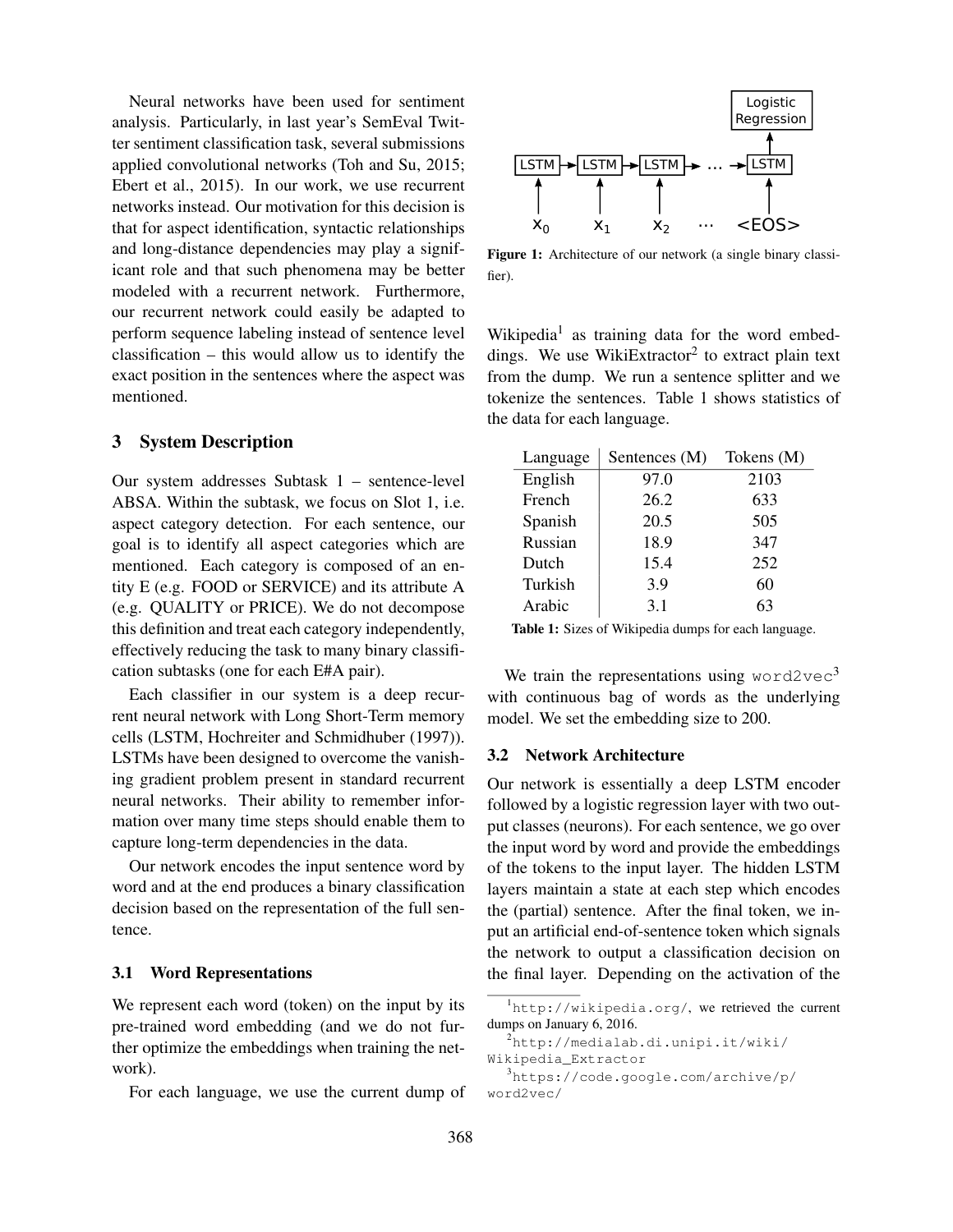two output neurons, we either classify the instance as positive (i.e. containing the given E#A pair) or negative.

Figure 1 shows an illustration of the architecture. We initially experimented with a single LSTM layer but stacking several layers lead to improved accuracy. All of the networks used in the final submission share an identical architecture consisting of an input layer (word2vec embeddings, size 200) followed by three LSTM layers (64, 32 and 32 cells) and the final layer with two neurons. We did not experiment with tuning a decision threshold; we simply assign the class (positive or negative) which has the higher probability according to the network. We implement the networks in Chainer,<sup>4</sup> an open-source framework for neural networks.

## 3.3 Training

We evaluated several optimization algorithms and found that Adam (Kingma and Ba, 2014) lead to the fastest convergence. We also use gradient clipping as described in Pascanu et al. (2012): when the L2 norm of the gradients increases over a given threshold (which we set to 1), gradients are rescaled to fit within that norm. We also found dropout (Srivastava et al., 2014) to improve the results and we utilize it in all LSTM layers with the probability set to 0.5.

When training, we use cross-validation and measure held-out accuracy to detect overfitting. We found that even though training error (almost) monotonically decreases, held-out performance tends to be rather unstable. Moreover, many classes are rare and the held-out set may therefore only contain a handful of positive instances. We were not able to mitigate this instability which made it difficult to choose the final model.

Nonetheless, we decide how many training iterations to run based on cross-validation; we measure the average f-measure over the folds for each iteration and then choose the iteration with the highest average.

## 4 Results

In this section, we present and discuss the obtained results. We compare a number of systems for each language and domain.

Official Baseline. We report the results of the official baseline (provided by the task organizers). The official baseline is an SVM classifier with bag-ofwords features which assigns a positive label to a sentence if the predicted probability is above a certain threshold.

Baseline. We also implement our own baseline. We use a simple logistic regression model and, similarly to the submitted system, we train a binary classifier for each category. We only use bag of words as features; we do not include any other information (such as morphological analysis or subjectivity lexicon features). We use L2 regularization with weight 1 for all models. Our motivation for including this baseline is to provide a direct comparison with a simpler model trained in a similar way as the neural network.

Submitted. The system as submitted for the official evaluation. Due to the number of networks that we had to train, we were not able to fully optimize all of them before the submission deadline. In some cases, we therefore use models trained only on a handful of iterations over the training data.

Optimized. We report the results of the fully optimized system separately. These results were obtained after the deadline. In this case, all models were selected based on cross-validation as described in Section 3.3.

Best. To put the performance of our system into context of the state of the art, we also report the scores of the best system for each language and domain.

#### 4.1 Discussion

We evaluate our system using the toolkit provided by the organizers of the task. Table 2 shows all our results. The best result for each data set (excluding the winning system) is marked in bold. Asterisks mark the cases where our system won.

Concerning baselines, we observe that our implementation is often substantially better than the official baseline. This does not hold for the restaurants domain in English and Turkish, and for laptops. For Turkish, we suspect that the size of the test set (144 sentences) plays a role – the scores can be unstable when test data is small. For laptops, we believe this can be attributed to the large number of possible categories in this domain; our classifiers do not use a

<sup>4</sup>http://chainer.org/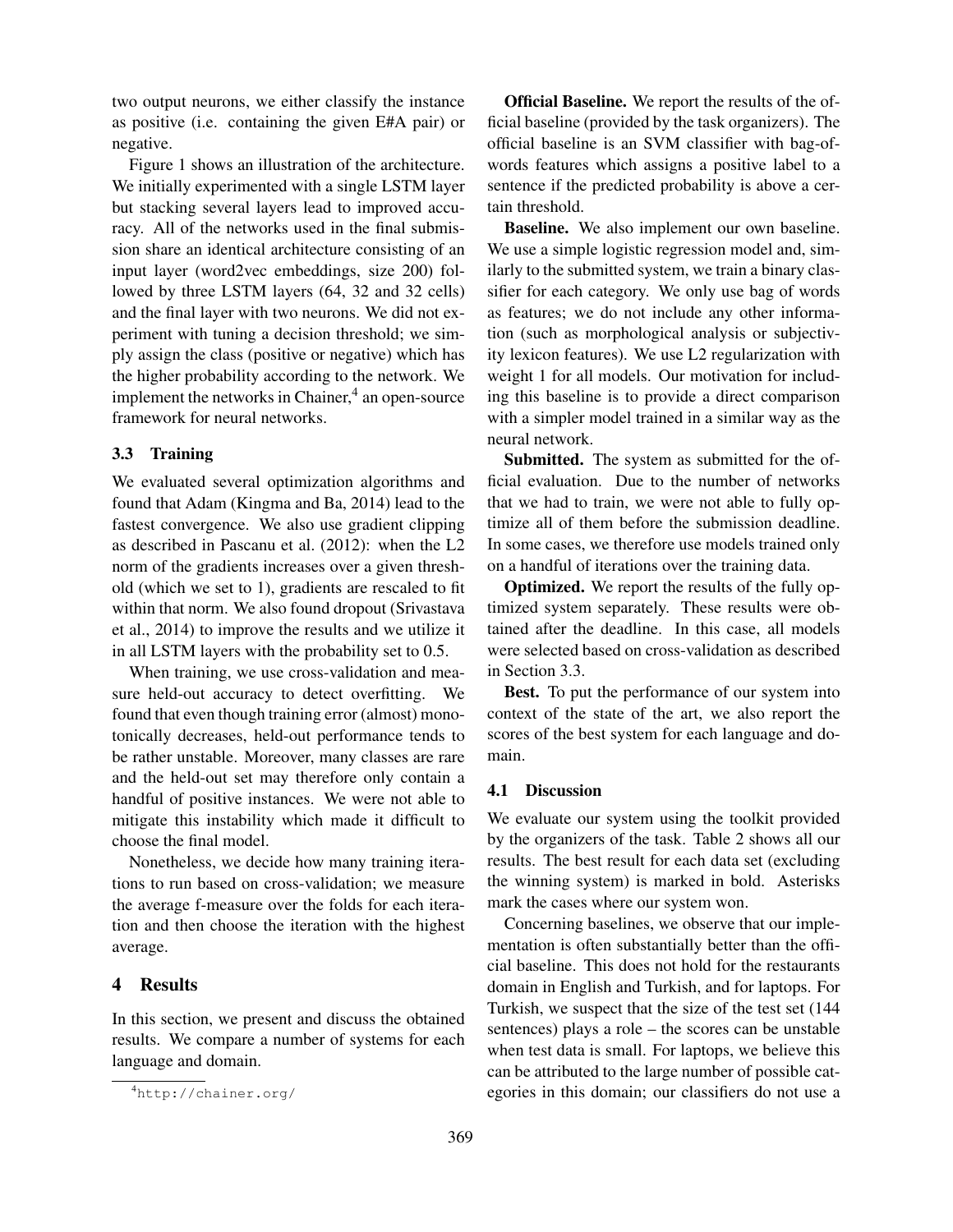| Domain,         | <b>Restaurants</b> |         |        |       |          |          | Hotels | Laptops |
|-----------------|--------------------|---------|--------|-------|----------|----------|--------|---------|
| Language        | English            | Spanish | French | Dutch | Russian  | Turkish  | Arabic | English |
| Off. Baseline   | 59.93              | 54.69   | 52.61  | 42.82 | 55.88    | 58.90    | 40.34  | 37.48   |
| <b>Baseline</b> | 58.05              | 62.17   | 54.81  | 54.71 | 60.75    | 34.41    | 49.43  | 35.08   |
| Submitted       | 59.30              | 58.81   | 49.93  | 53.88 | 64.83    | 61.03    | 47.30  | 26.98   |
| Optimized       | 58.40              | 58.54   | 50.84  | 55.03 | 60.19    | 56.54    | 52.59  | 38.26   |
| <b>Best</b>     | 73.03              | 70.59   | 61.21  | 60.15 | $64.83*$ | $61.03*$ | 52.11  | 51.94   |

Table 2: F-measure of the baselines, the submitted system, the fully optimized system and the winning system for all domains and languages.

tuned threshold.

Our submitted systems do not always outperform the baselines. While we did win in Russian and Turkish, results in other data sets are less promising, with scores similar to the (stronger) baseline or even lower. This is a discouraging finding, especially considering the amount of additional data used in network training – word embeddings were trained on millions of sentences from Wikipedia.

However, we do observe some generalization in the outputs of the deep-learning models which is beyond the capabilities of the baseline models. For instance, our model correctly identifies the category FOOD#QUALITY in the sentence "Green Tea creme brulee is a must!", even though this dish is not mentioned in the training data.

Our *optimized* networks do not always perform better than the submitted systems. Considering that we trained the submitted networks with fewer iterations (due to time constraints), we suspect that even with our model selection based on cross validation, overfitting may still have affected the results.

Overall, there are several possible explanations for the weak performance. Due to significant domain mismatch between Wikipedia and the data sets for the task, the trained word embeddings may not be suitable.<sup>5</sup>

Overfitting, and more generally, suboptimal setting of model (hyper)parameters, also most likely play a role.

The system design may also be problematic: we build a relatively large number of completely independent models (each doing binary classification for a single category) even though it seems clear that some parameter sharing should be possible. This problem is particularly prominent in data sets with

a large number of possible classes, such as the laptop domain. In these cases, many E#A pairs are very rare. Because we do not decompose the entity and attribute and we train separate models, our classifiers only observe a handful of positive training instances, which results in very unreliable models.

# 5 Conclusion

We described our submission to the ABSA shared task. Our system won in two categories but overall does not outperform a simple baseline solution. We believe that more careful training of the networks is required and that we may need to revise the system design. On the other hand, the deep-learning model does show some generalization power, so this direction seems promising.

#### 5.1 Future Work

In the future, we are planning to try other possible network architectures. In particular, instead of our many binary classifiers we could train a single network (for each language/domain) where the final layer would have as many neurons as there are categories. This could simplify the training and perhaps make the model more robust. Especially for domains with many possible sentence labels (such as laptops), this could improve the system performance.

A natural extension of this approach would be to design the network to predict the entity and attribute separately; this could also allow for some parameter sharing between different classes.

We would also like to further investigate the issue of hyperparameter tuning and model selection.

Finally, a direct comparison with convolutional networks could also be interesting.

<sup>&</sup>lt;sup>5</sup>We would like to thank the reviewers for this observation.